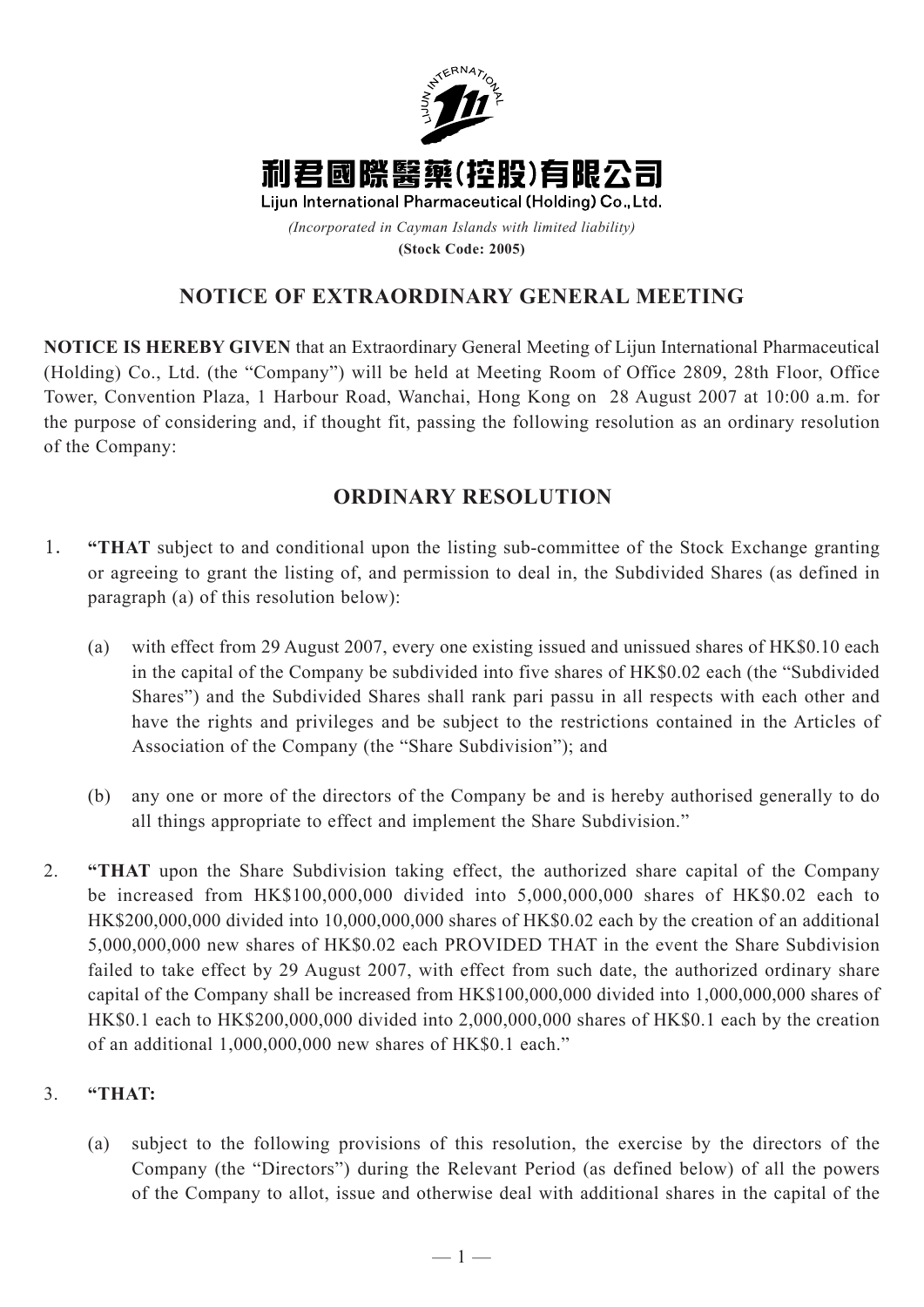Company or securities convertible into shares, or options, warrants or similar rights to subscribe for any shares, and to make or grant offers, agreements or options which would or might require the exercise of such powers, subject to and in accordance with all applicable laws, be and is hereby generally and unconditionally approved in substitution for and to the exclusion of any existing authority previously granted;

- (b) the approval in sub-paragraph (a) of this resolution shall authorise the Directors during the Relevant Period to make or grant offers, agreements and options which would or might require the exercise of such power after the end of the Relevant Period;
- (c) the aggregate nominal amount of share capital allotted or agreed conditionally or unconditionally to be allotted (whether pursuant to an option or otherwise) and issued by the Directors pursuant to the approval in this resolution, otherwise than pursuant to (i) a Rights Issue (as defined below); or (ii) an issue of shares as scrip dividend pursuant to the articles of association of the Company from time to time; or (iii) an issue of shares pursuant to the exercise of warrants to subscribe for shares of the Company or under any option scheme or similar arrangement for the time being adopted for the grant or issue to employees, participants and stakeholders of the Company and/or any of its subsidiaries of shares or rights of the Company, shall not exceed 20% of the aggregate nominal amount of the share capital of the Company in issue as at the date of passing of this resolution and the said approval shall be limited accordingly;
- (d) subject to the passing of sub-paragraphs (a), (b) and (c) of this resolution, any prior approvals of the kind referred to in paragraphs (a), (b) and (c) of this resolution which had been granted to the Directors and which are still in effect be and are hereby revoked (without prejudice to any valid exercise of such general mandate prior to the passing of this resolution); and
- (e) for the purpose of this resolution:

"Relevant Period" means the period from the passing of this resolution until whichever is the earlier of:

- (i) the conclusion of the next annual general meeting of the Company;
- (ii) the expiration of the period within which the next annual general meeting of the Company is required by the articles of association of the Company to be held; and
- (iii) the date on which the authority set out in this resolution is revoked or varied by an ordinary resolution of the shareholders of the Company in general meeting; and
- (f) "Rights Issue" means an offer of shares open for a period fixed by the Directors to the holders of shares of the Company on the register on a fixed record date in proportion to their holdings of such shares as at the date (subject to such exclusions or other arrangements as the Directors may deem necessary or expedient in relation to fractional entitlements or having regard to any restrictions or obligations under the laws of, or the requirements of any recognized regulatory body or stock exchange in, any territory applicable to the Company)."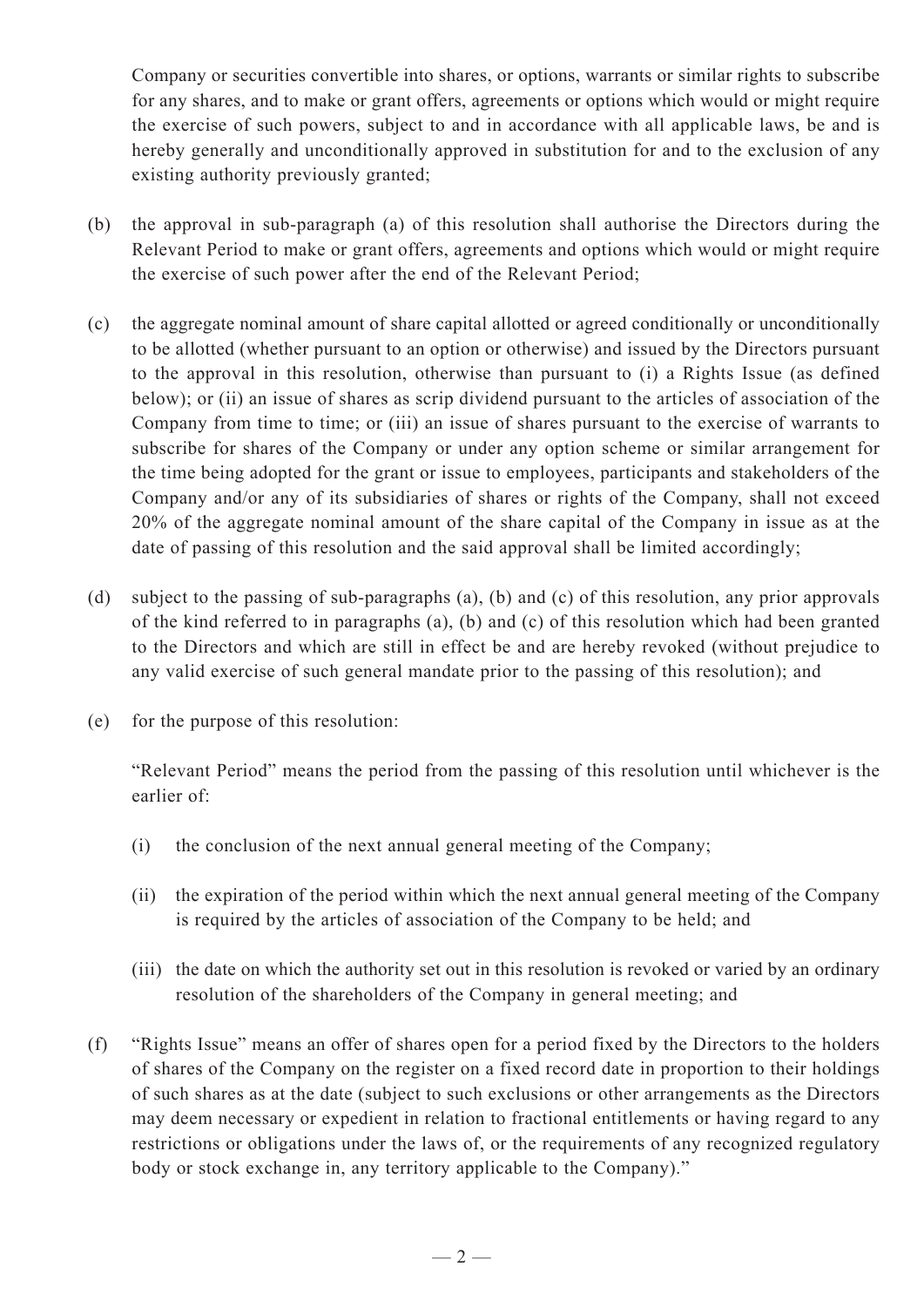- 4. "**THAT** subject to the passing of the ordinary resolution numbered 3 as set out in the notice of this meeting, the general mandate granted to the directors of the Company (the "Directors") and for the time being in force to exercise the powers of the Company to allot shares in the capital of the Company be and is hereby extended by the addition to the aggregate nominal amount of the share capital which may be allotted by the Directors pursuant to such general mandate of an amount representing the aggregate nominal amount of the shares in the share capital of the Company since the granting of the said general mandate pursuant to the exercise by the Directors of the powers of the Company to repurchase such shares, provided that such amount shall not exceed 10% of the aggregate nominal amount of the share capital of the Company in issue as at the date of the passing of this resolution."
- 5. "**THAT** Mr. Qu Jiguang be and is hereby re-elected as an executive director of the Company with immediate effect."
- 6. "**THAT** Mr. Duan Wei be and is hereby re-elected as an executive director of the Company with immediate effect."
- 7. "**THAT** Mr. Wang Zhizhong be and is hereby re-elected as an executive director of the Company with immediate effect."
- 8. "**THAT** Ms. Zhang Guifu be and is hereby re-elected as an executive director of the Company with immediate effect."
- 9. "**THAT** Mr. Wang Yibing be and is hereby re-elected as an independent non-executive director of the Company with immediate effect."

On behalf of the Board **Wu Qin** *Chairman*

Hong Kong 10 August 2007

*Notes:*

- 1. Any member entitled to attend and vote at the Meeting is entitled to appoint another person as his proxy to attend and vote instead of him. A member who is the holder of two or more Shares may appoint more than one proxy to attend and vote on his behalf. A proxy need not be a member of the Company.
- 2. To be valid, a form of proxy, together with the power of attorney or other authority (if any) under which it is signed or a certified copy of such power or authority must be delivered to the Company's branch share registrar and transfer office in Hong Kong, Computershare Hong Kong Investor Services Limited, at Shops 1806 - 07, 18th Floor, Hopewell Centre, 183 Queen's Road East, Hong Kong not less than 48 hours before the time appointed for holding the Meeting or any adjournment thereof.